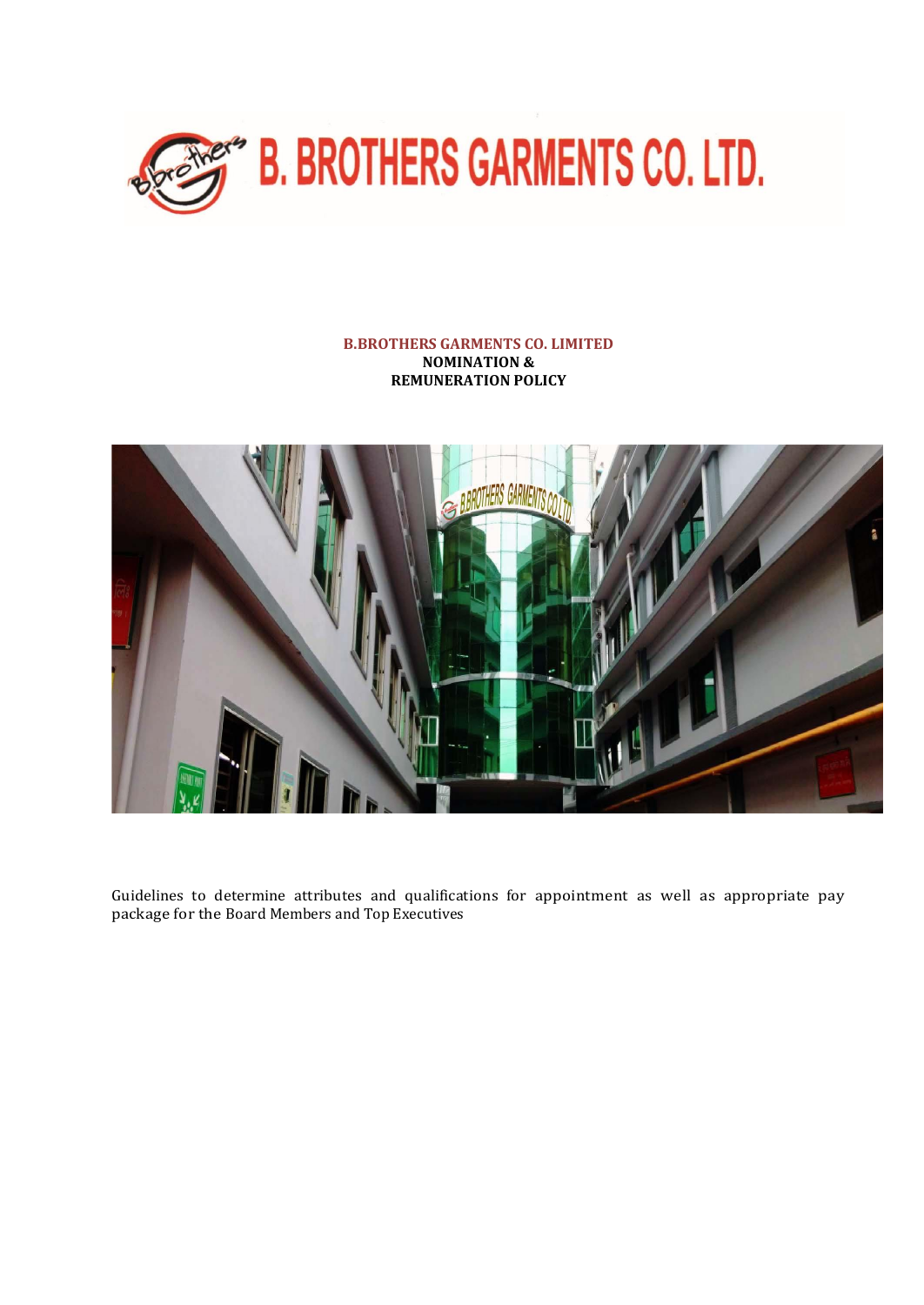## **PREAMBLE**

This Nomination & Remuneration Policy (NRP) has been designed and formulated with a view to enhance the aspirations of Human Resources consistent with the vision, mission and goals of B. Brothers Garments Co. Limited (BBGCL) and also to comply with the rules and regulations imposed by Bangladesh Securities and Exchange Commission (BSEC) through the Corporate Governance Code with consideration of Companies Act, 1994 and other regulatory requirements. This NRP provides directions and guidelines to determine attributes and qualifications for appointment as well as appropriate pay package for the Board Members and Top Executives of the Company.

BBGCL recognizes Human Resources as the most important asset of the Company as they ultimately take the organization forward. The Company also acknowledges that a diverse Board and Top Management with respect to experience and expertise will help us to achieve our vision and strategic objectives efficiently.

#### **OBJECTIVE, PURPOSE AND SCOPE OF THE POLICY**

BBGCL seeks to attract the right people who are high-performing individuals and who deliver the Company's vision and strategies in accordance with its values. The Policy applies to all members of the Board, Key Managerial Personnel and Other Senior Executives of the Company.

#### **Therefore, the key objectives of this NRP are to -**

- a) Frame criteria for determining qualifications, attributes, expertise, experience and independence for recommendation of appointment/removal of Directors;
- b) Ensure appropriate remuneration package to attract, retain and motivate Directors;
- c) Device Policy on performance evaluation of Directors;
- d) Formulate criteria for determining qualifications, expertise and experience for appointment of top management and make recommendations for their remuneration.
- e) Identify the Company's need for human resources at different levels and determine the selection, transfer, and promotion criteria and annually develop, recommend and review Company's human resources and training Policy.

#### **RESPONSIBILITY FOR THIS POLICY**

The Board is ultimately responsible for setting this Policy with the assistance of the Nomination & Remuneration Committee. This Policy shall be reviewed and amended by the Committee as and when required and appropriate recommendations shall be made to the Board to update this Policy based on the changes that may be brought about due to any regulatory amendments or otherwise.

## **ASSISTANCE FROM OUTSIDE AGENCY**

The Committee may take the assistance of External expert / agency and / or personnel of other departments of the Company as and when required.

#### **DEFINITIONS**

"Achievement Report" means a yearly individual performance status report detailing achievements against the established goals during a given time period and also provides specific information related to how the achievements contribute to the Company's overall performance.

"Board" means the Board of B.Brothers Garments Co. Limited. "Company" means B.Brothers Garments Co. Limited (BBGCL). "Corporate Governance Code" means Notification no. BSEC/CMRRCD/2006/158/ 207/ Admin/80 issued by Bangladesh Securities and Exchange Commission on June 3, 2018 and any amendment thereon by the BSEC from time to time.

"Executive Director" means a member of the Board of Directors who is appointed under Section 104 of the Companies Act, 1994, is involved to execute specific functions of management and administration consigned by the BOD and is responsible for strategic planning and working with the Board of Directors for carrying out the Board's decisions.

"Independent Director" means a Director referred to the condition no. 1.2 and 1.3 of Corporate Governance Code.

'Incentive Pay' means a monetary or other gift(s) provided to a Director, top level Executive, employees based on performance with a view to encourage them to continue delivering positive results. Incentive may come in the form of incentive bonus, profit sharing or commission.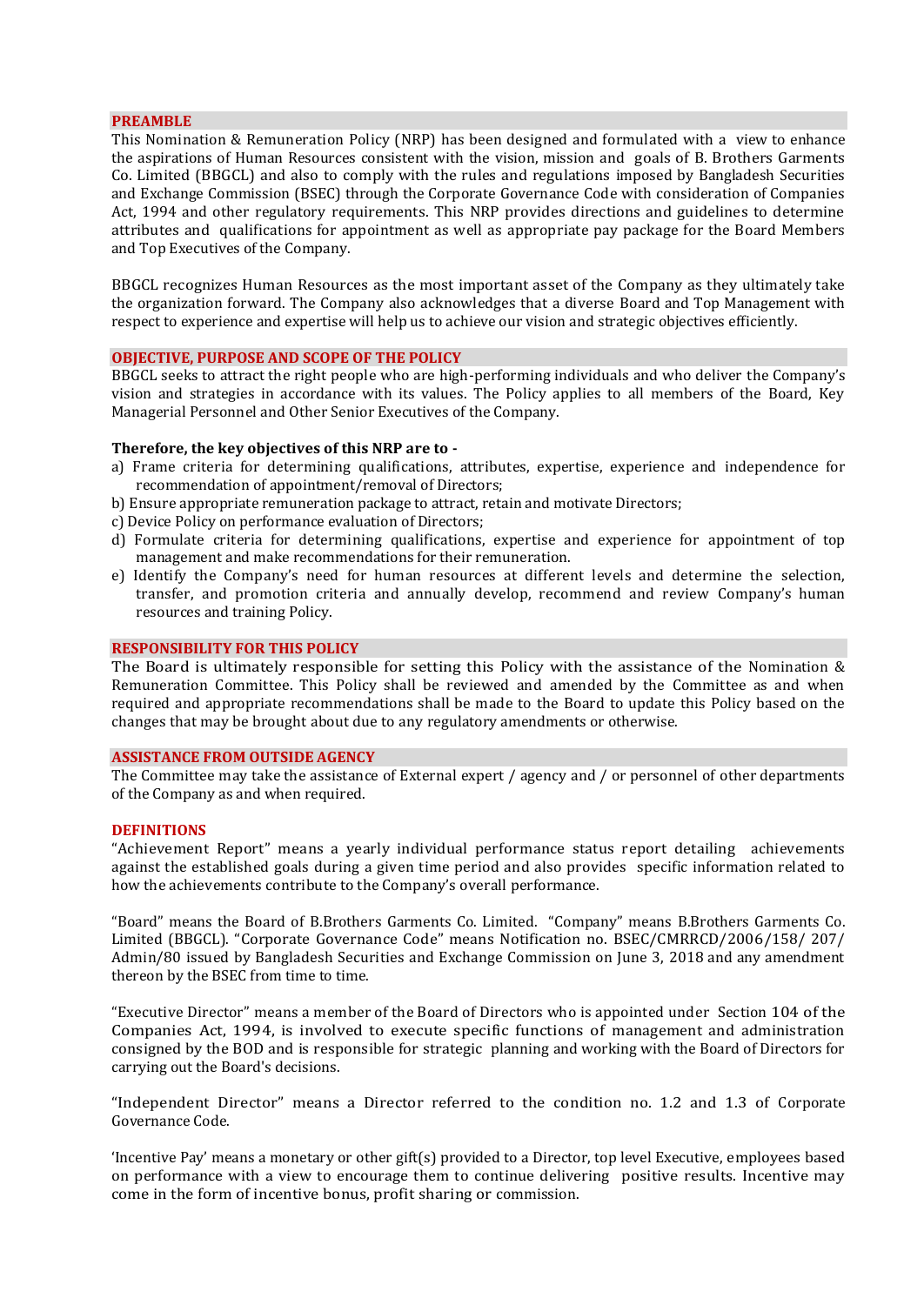# **"Key Managerial Personnel" (KMP) means:**

# **Managing Director and/ or Chief Executive Officer Company Secretary**

**Chief Financial Officer** 

# **Head of Internal Audit and Compliance**

Any other personnel as may be assigned by the Board or prescribed in regulatory rules and regulations from time to time.

"Managing Director" means a Director as defined in the Companies Act, 1994, the Corporate Governance Code and any other applicable rules and regulations.

"Non-Executive Director" means a member of the Company's [Board](https://www.investopedia.com/terms/b/boardofdirectors.asp) who is not part of the executive team, does not engage in the day-to-day management of the organization but is involved in Policy making and planning exercises, monitors the executive Director and acts in the interest of the Company's stakeholders.

"Nomination and Remuneration Committee" means a sub-committee of the Board of the Company, constituted in accordance with the Condition No. 6 of Corporate Governance Code.

"Other Senior Executives" mean the members of core management team (excluding the KMP) and the Functional Heads of the Company.

"Policy" means Nomination and Remuneration Policy (NRP).

"Remuneration" means any cash or benefits in kind given to the persons under this Policy for services rendered by them and includes salary as defined under the Income-Tax Ordinance 1984 under section 2(58).

"Service Rules and HR Policy Manual" means Policy framed by Management applicable to all employees of BBGCL.

# **EFFECTIVE DATE**

The Policy shall be effective from February 2019 and onwards.

# **FORMATION OF THE POLICY**

This Nomination and Remuneration Policy consists of 3 (three) parts:

- Part I: Matters to be dealt with, pursued and recommended to the Board by the Committee;<br>Part II: The criteria of nomination, appointment, performance evaluation and removal of Director
- The criteria of nomination, appointment, performance evaluation and removal of Directors, KMP and Other Senior Executives; and
- Part III: The remuneration structure for Directors, KMP and Other Senior Executives.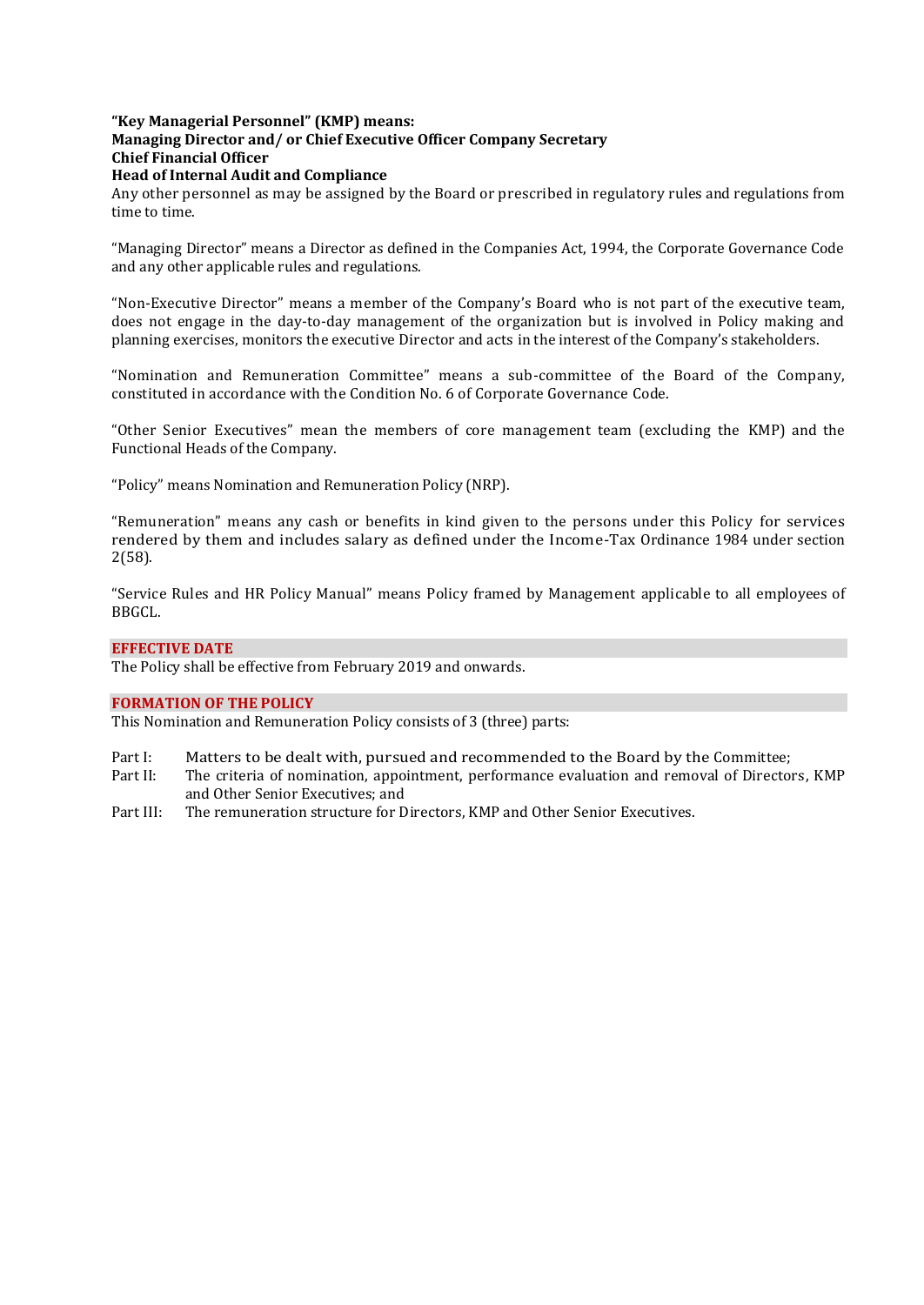## **PART - I MATTERS TO BE DEALT WITH, PURSUED AND RECOMMENDED TO THE BOARD BY THE COMMITTEE**

The Committee shall be responsible and make recommendations to the Board to deal with the following matters:

**a) Assist Board in Formulation of Nomination Criteria and Determining Qualification of Directors** 

The Committee shall assist the Board in formulating the nomination criteria frame Policy for determining qualifications, positive attributes, experiences and independence of Directors, identify persons who are qualified to become Directors in accordance with the criteria laid down and recommend candidates to the Board as and when required.

# **b) Assist Board in Formulating Nomination Criteria and Determining Qualification of KMP and Other Senior Executives**

The Committee shall assist and recommend the Board to formulate the criteria determining qualifications and positive attributes of KMP and Other Senior Executives, identify persons who are qualified to become KMP and Other Senior Executives in accordance with the criteria laid down and recommend candidates to the Board as and when required.

# **c) Board's Diversity**

The Committee shall device a Policy on Board's diversity and make assessments along with recommendations in maintaining a proper mix of Executive, Non-executive and Independent Directors. The Committee recognizes and embraces the benefits of having a diverse Board to enhance the quality of its performance as a diverse Board helps to realize the strategic objectives and go for sustainable development. The Committee shall periodically review the balance in its composition in regards to gender, age, and educational background, ethnicity, professional experience, skills, knowledge and any other factor deemed relevant and applicable.

# **d) Performance Evaluation of Board**

The Committee shall oversee and make report with recommendation to the Board in evaluating performance of all Directors as well as the Board as a whole. The NRC shall be responsible for regular performance evaluation of overall as well as individual Board members towards achieving the strategic goals of the organization with a view to identifying areas of governance improvement.

# **e) HR Development and Succession Planning**

The Committee shall identify the Company's need, as determined by the management, for KMP and Other Senior Executives as well as the employees at different level and review the succession plan so that potential individuals are ready with proper skills, experience, ownership and engagement to fill gaps when necessary. The Committee shall also determine selection, transfer, replacement, promotion criteria as well as develop, recommend and review HR and training policies for future leaders.

# **f) Recommend to Formulate Criteria for Remuneration Framework for Board**

The Committee shall recommend the Board to determine appropriate remuneration payable to the Directors and recommend any revision thereof on the basis of financial condition of the Company and performance of the Director. The Committee will also periodically review the level and composition of remuneration, as well as their incentive pay, to ensure they are maintained in line with market expectations.

# **g) Recommend to Formulate Criteria for Remuneration Framework of KMP and Other Senior Executives**

The Committee shall assist the Board in determining appropriate remuneration payable to the KMP and Other Senior Executives based on role, responsibility and complexity along with the need to maintain market competitiveness. The NRC shall periodically review the remuneration package to ensure it has proper balance motivating short and long term performance objectives as per Company goals.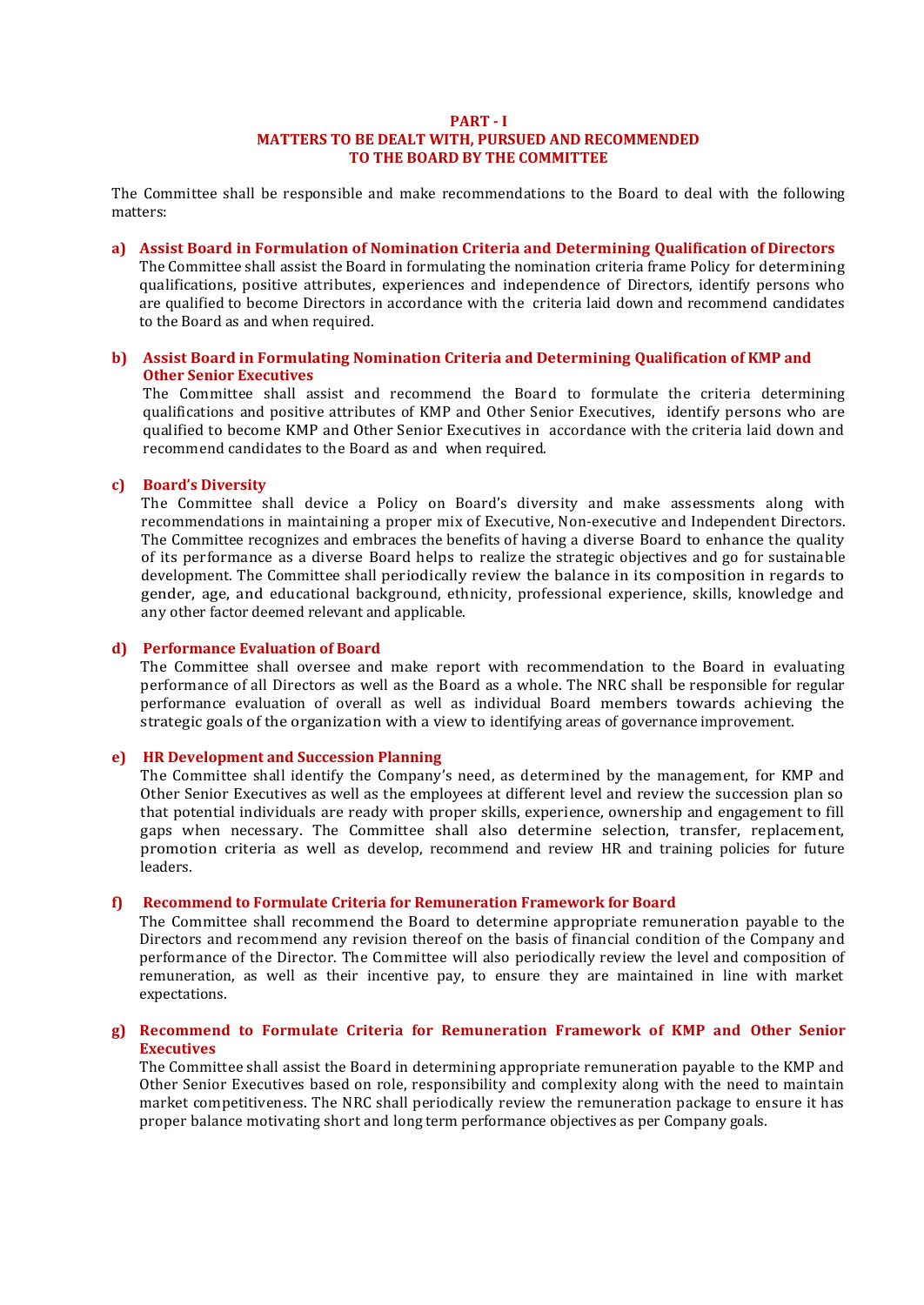# **PART - II**

# **THE CRITERIA OF NOMINATION, APPOINTMENT, PERFORMANCE EVALUATION AND REMOVAL OF DIRECTORS, KMP AND OTHER SENIOR EXECUTIVES**

# **a) Nomination and Appointment Criteria of Directors**

The Committee shall recognize and assess whether the individual possess adequate, qualification, expertise, and experience for being appointed as the Director including Executive, Non-Executive and Independent Director and accordingly recommend the appointment to the Board. The Board shall seek approval of the appointment, where applicable, from shareholders at the General Meeting.

Apart from being qualified and experienced, the individual shall be a person who upholds ethical standards of integrity and probity, acts objectively and constructively, carry outs responsibilities to contribute to the Company's growth and in a manner for the best interest of the Company as well as the stakeholders, provides adequate time and attention to assist the Board in informed and balanced decision making and directs the Company in implementing the best corporate governance practices. The Committee shall exercise its discretion to decide whether qualification, expertise, experience and attributes possessed by an individual are sufficient/ satisfactory for the position of Director of the Company. Along with consideration of the Committee's guidelines, the nomination and appointment of Directors shall be governed by the followings:

| Director's             | Applicable laws, rules and regulations                   |
|------------------------|----------------------------------------------------------|
| Executive and          | 1. Companies Act. 1994                                   |
| Non-Executive Director | 2. Corporate Governance Code of BSEC                     |
|                        | 3. Memorandum and Articles of Association of the Company |
|                        |                                                          |

Independent Director 1. Corporate Governance Code of BSEC Other relevant laws, rules and regulations of the land are applicable for all the above

# **b) Nomination and Appointment Criteria of KMP**

Regarding the appointment of KMP according to the Company's requirement, the Committee, in consultation with the management and with the support from HRD, shall ascertain the identified individual's integrity, qualification, expertise, experience and the ability to give insight in respective sector/ areas through the Company's internal recruitment process. The Committee shall also evaluate the adequacy of the qualitative factors and accordingly recommend the appointment of KMP to the Board. Along with consideration of the Committee's guidelines, the nomination and appointment of KMP shall be governed by the followings:

Managing Director and/or 1. Chief Executive Officer; 2. Company Secretary; Chief Financial Officer: and Head of Internal Audit & 5. Compliance

# **KMP Applicable laws, rules, regulations and Policy**

- 1. Companies Act, 1994
- Memorandum and Articles of Association of the Company
- 3. Corporate Governance Code of BSEC
- 4. Service Rules and HR Policy Manual
- 5. Other relevant laws, rules and regulations of the land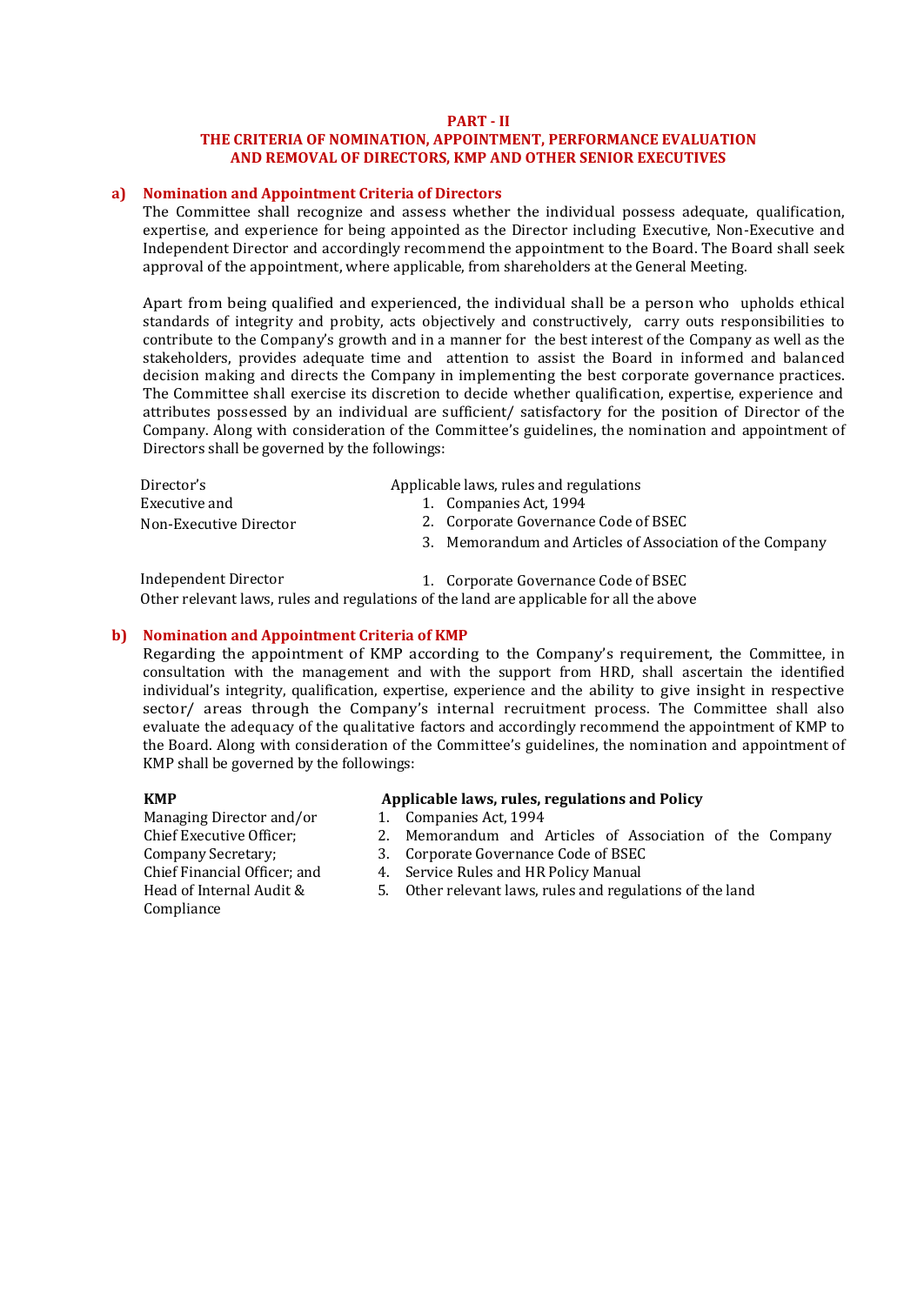# **c) Nomination and Appointment Criteria of Other Senior Executives**

The Committee shall assess the individual's qualification, skill, experience for the position of Other Senior Executives through the Company's internal recruitment process with consultation of management and support from HRD. The Committee shall also evaluate the adequacy of the qualitative factors and accordingly recommend the appointment of Other Senior Executives to the HRD. Along with consideration of the Committee's guidelines, the nomination and appointment of Other Senior Executives shall be governed by the followings:

| <b>Other Senior Executives</b>        | Applicable laws, rules, regulations and Policy            |
|---------------------------------------|-----------------------------------------------------------|
| Members of the core                   | 1. Service Rules and HR Policy Manual                     |
| management team (excluding)           | 2. Other relevant laws, rules and regulations of the land |
| the KMP) and all the functional heads |                                                           |

# **d) Term / Tenure**

The term/ tenure of holding office of a Director or a KMP or Other Senior Executive shall be in compliance with the Companies Act, 1994, the Corporate Governance Code and the Company's Service Rules and HR Policy Manual.

# **Managing Director**

In compliance with section 109 and 110 of Companies Act, 1994, the Company shall appoint or employ any individual as its Managing Director for a term not exceeding 5 (five) years at a time. After expiry of the 5 (five) years, he / she may be re-appointed by the consent of the shareholders in general meeting; provided however, such reappointment shall not exceed more than 5 (five) years at a time.

#### **Independent Director**

In conformity with condition no 1.2 of Corporate Governance Code of BSEC, The tenure of office of an independent Director shall be for a period of 3 (three) years, which may be extended for 1 (one) tenure only. However, the Committee may consider the reappointment of a former independent Director for another tenure after a time gap of one tenure, i.e., three years from his or her completion of consecutive two tenures (i.e. six years).

# **e) Removal**

The Committee may recommend to the Board the removal of a Director and /or KMP with reasons in writing for any disqualification mentioned in the Companies Act, 1994, Corporate Governance Code of BSEC, Company Memorandum and Articles of Association and any other applicable laws, rules and regulation. The Committee may also recommend the removal of Other Senior Executives to HRD as per the Service Rules and HR Policy Manual of the Company as prevalent at that time.

# **f) Retirement**

Other than the Managing Director, all the Executive and Non-Executive members of the Board shall retire by rotation as per the provision of the Companies Act 1994. Such retirement by rotation shall not be applicable for the Independent Director. However, the KMP and Other Senior Executives shall retire as per the prevailing Service Rules and HR Policy Manual of the Company.

# **g) Evaluation Criteria of Directors**

The Committee shall assist and recommend the Board to set out evaluation criteria for the Directors including the Independent Directors and shall carry out evaluation of performance of every Non-Executive, Executive and Independent Director at the end of each calendar year.

## **Executive Director**

The performance appraisal of Executive Director shall be conducted through the Company's appraisal system as per the criteria set by the Board as recommended by the Committee. The criteria are set mainly focusing on performance of duties and responsibilities, professional conduct, strategic thinking and leadership role. The Executive Director shall submit a yearly "Achievement Report" and based on this report and the evaluation criteria, the Board, on recommendation of the Committee, shall evaluate his/ her performance.

#### **Non-Executive Director**

The performance evaluation of Non-Executive Director shall be carried out once in a year. The indicative criteria are as follows:

• Frequency of attendance in the Board and Committee meeting;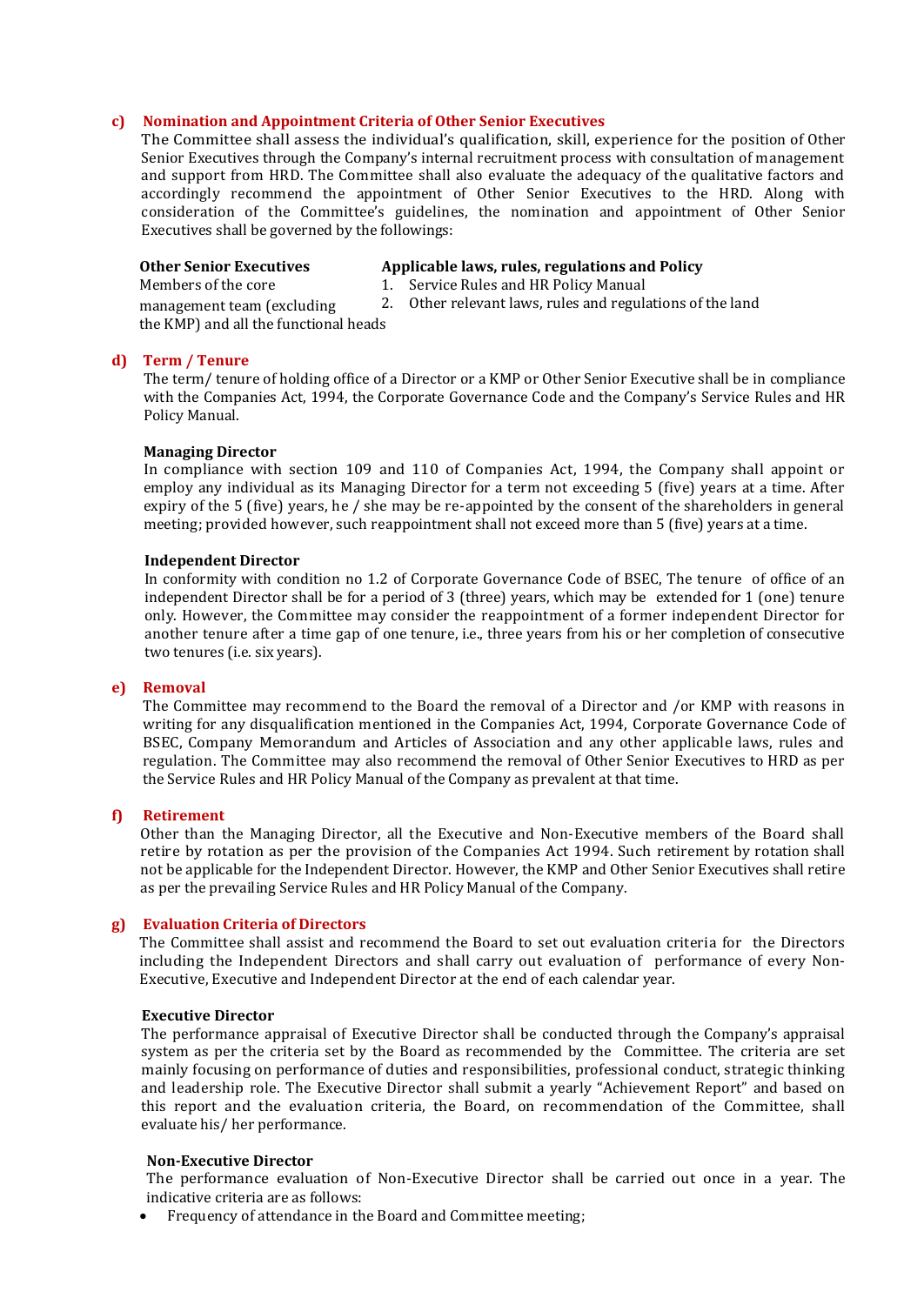- Competence to contribute in the decision making process of the Board and Committee meetings;
- Ability to be involved in a constructive discussion in regards to the business operations towards achieving strategic objectives;
- Contribution towards overall enhancement of corporate governance practices in the Company; and
- Relationship and coordination with other Board members.

# **Independent Director**

The evaluation of performance of Independent Director shall be executed yearly following the same criteria applicable for Non-Executive Director. The Committee shall also consider the conditions mentioned in the Corporate Governance Code in this regard.

# **h) Evaluation Criteria of KMP and Other Senior Executives**

The performance appraisal of KMP shall be carried out at the end of calendar year based on the performance measurement criteria set by the Committee. In addition, the Other Senior Executives' performance evaluation shall be conducted by HRD through the Company's yearly appraisal process.